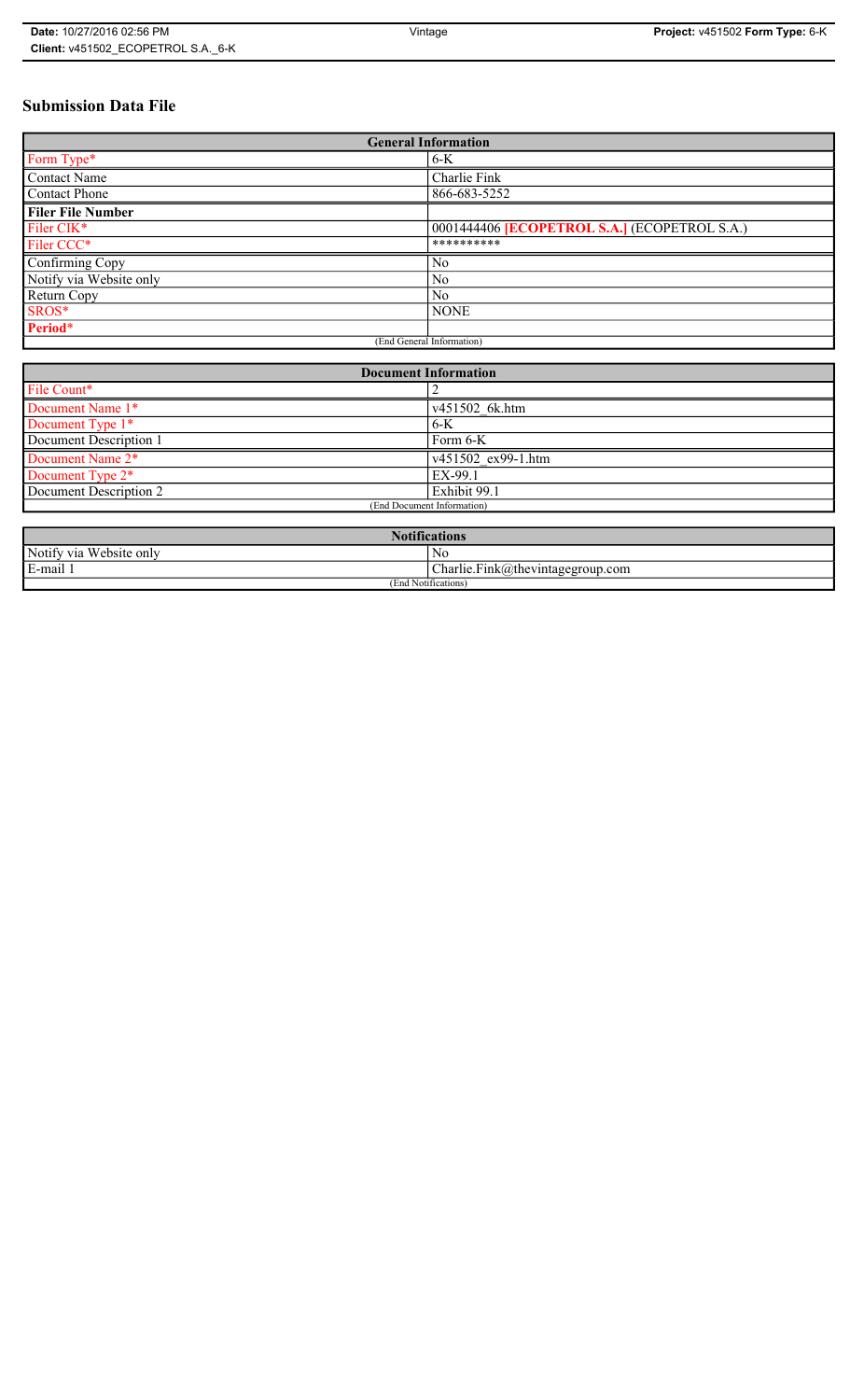### **UNITED STATES SECURITIES AND EXCHANGE COMMISSION Washington, D.C. 20549**

### **FORM 6-K**

### **REPORT OF FOREIGN PRIVATE ISSUER PURSUANT TO RULE 13a-16 OR 15d-16 UNDER THE SECURITIES EXCHANGE ACT OF 1934**

For the month of October, 2016 Commission File Number 001-34175

ECOPETROL S.A.

(Exact name of registrant as specified in its charter)

N.A.

(Translation of registrant's name into English)

COLOMBIA

(Jurisdiction of incorporation or organization)

Carrera 13 No. 36 – 24

BOGOTA D.C. – COLOMBIA (Address of principal executive offices)

Indicate by check mark whether the registrant files or will file annual reports under cover of Form 20-F or Form 40-F.

Form 20-F  $\boxtimes$  Form 40-F  $\Box$ 

Indicate by check mark if the registrant is submitting the Form 6-K in paper as permitted by Regulation S-T Rule 101(b)(1)

 $Yes \Box$  No  $\boxtimes$ 

Indicate by check mark if the registrant is submitting the Form 6-K in paper as permitted by Regulation S-T Rule 101(b)(7)

 $Yes \Box$  No  $\boxtimes$ 

Indicate by check mark whether the registrant by furnishing the information contained in this form is also thereby furnishing the information to the Commission pursuant to Rule 12g3-2(b) under the Securities Exchange Act of 1934.

 $Yes \Box$  No  $\boxtimes$ 

If "Yes" is marked, indicate below the file number assigned to the registrant in connection with Rule 12g3-2(b): 82- N/A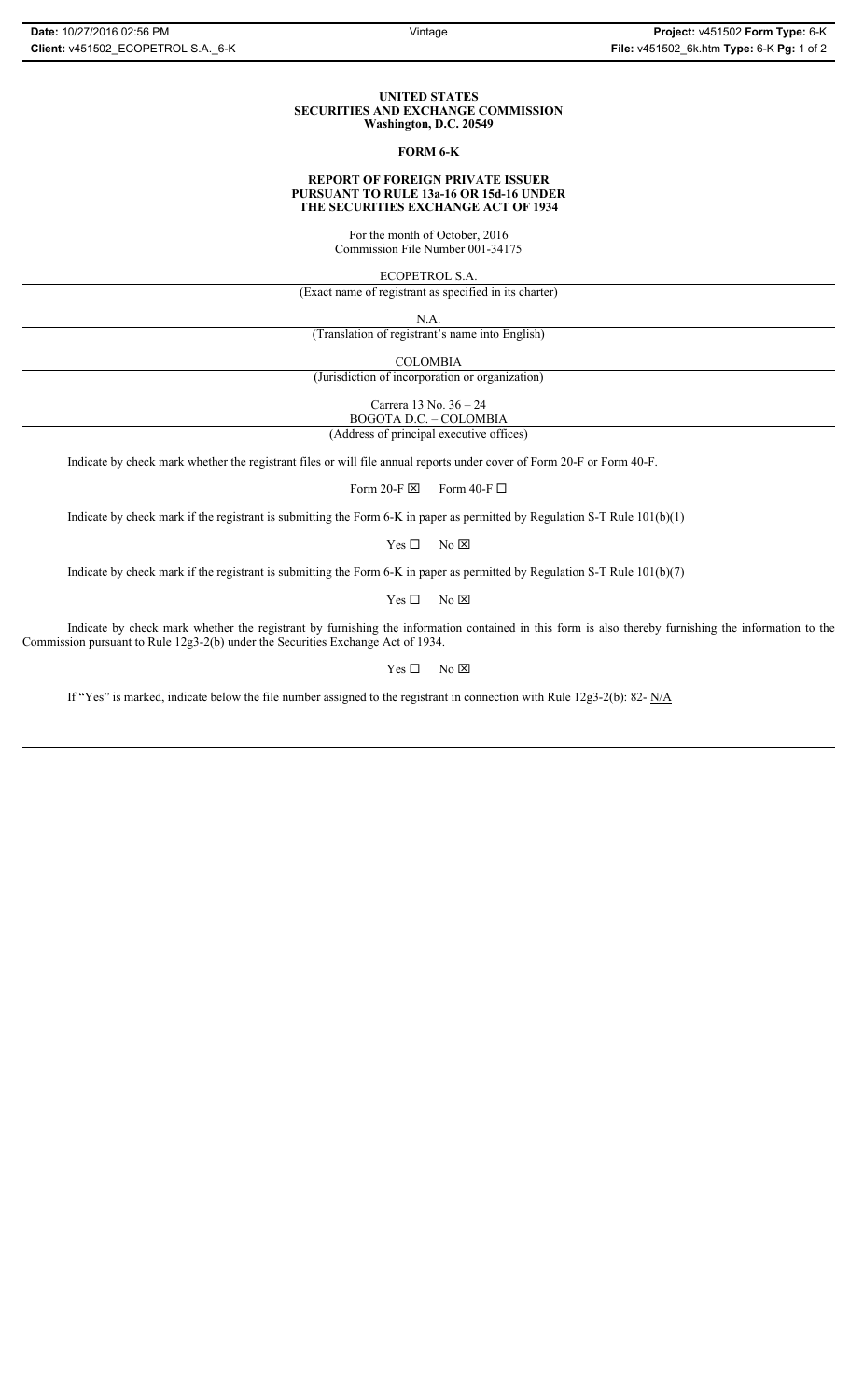## **SIGNATURES**

Pursuant to the requirements of the Securities Exchange Act of 1934, the registrant has duly caused this report to be signed on its behalf by the undersigned, thereunto duly authorized.

Ecopetrol S.A.

By: /s/ María Fernanda Suárez Name: María Fernanda Suárez Title: Chief Financial Officer

Date: October 27, 2016